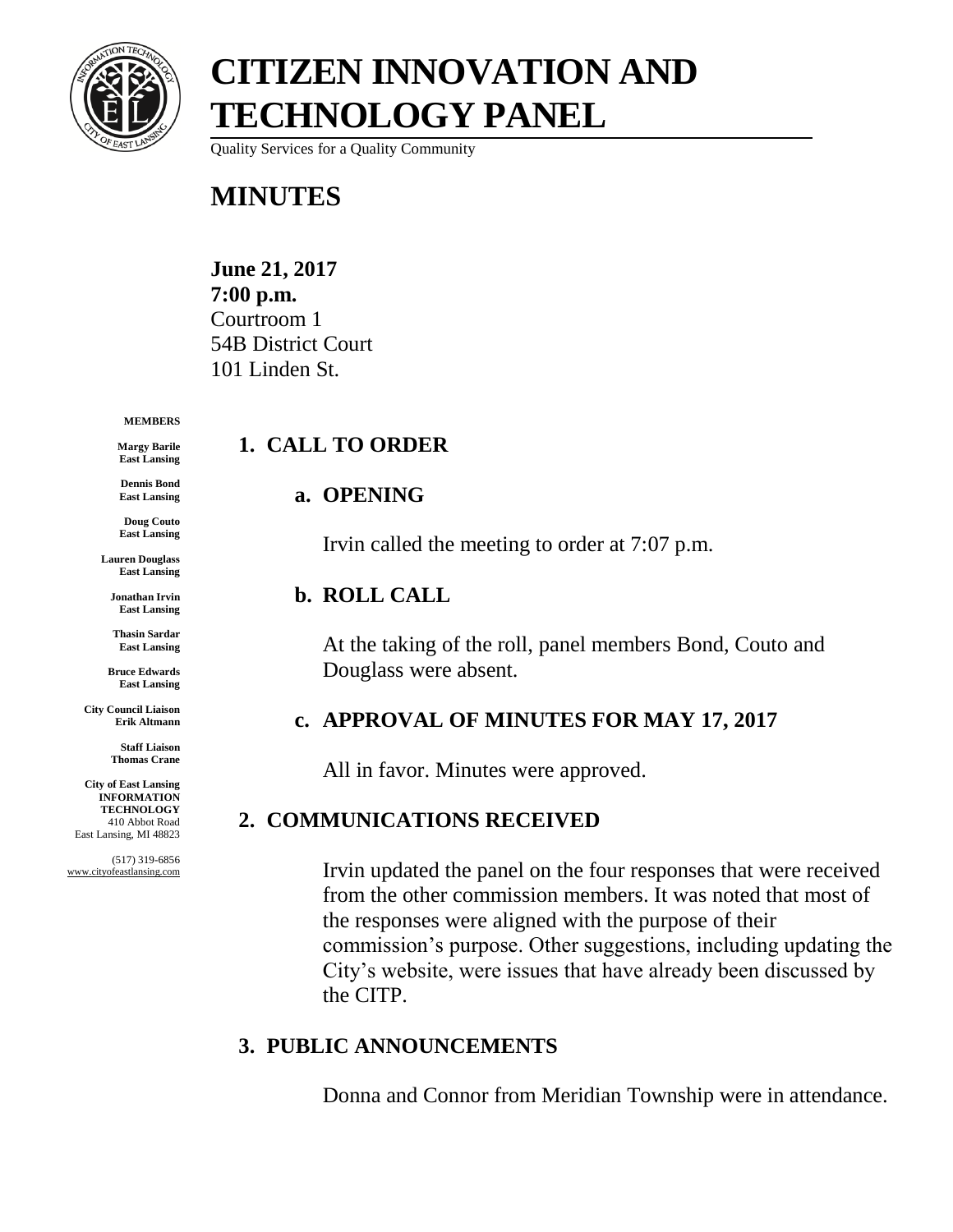# **CITIZEN INNOVATION AND TECHNOLOGY PANEL**

Quality Services for a Quality Community

#### **4. ANNOUNCEMENTS**

Sardar informed the panel that about the creation of an AP Computer Science course being offered by the East Lansing High School. This course offering aligns itself with principles of teaching technical education and literacy in schools in conjunction with UC Berkeley. Sardar also announced a four day coding camp taking place on July 17, 2017.

#### **5. UNFINISHED BUSINESS**

#### **6. NEW BUSINESS**

#### **a. ONLINE SAFETY AND PHONE, MAIL & E-SCAMS PRESENTATION**

Crane started a discussion asking what the scope and purpose of the CITP. The services that we should provide and should not provide were discussed. Irvin agreed and stated his concern about the lack of progress of the CITP.

#### **b. SUMMER MEETING DISCUSSION**

Due to a lack of attendance for the June 2017 meeting, Crane wanted to discuss the summer meeting schedule. The panel decided that if at least four members were able to attend the meeting, that the meeting would not be cancelled. Barile created a form and asked each member to identify whether they were planning on attending both the July and/or August 2017 meetings. The panel decided to not formally cancel these meetings but rather make a decision one week prior to both the July and August 2017 meeting dates.